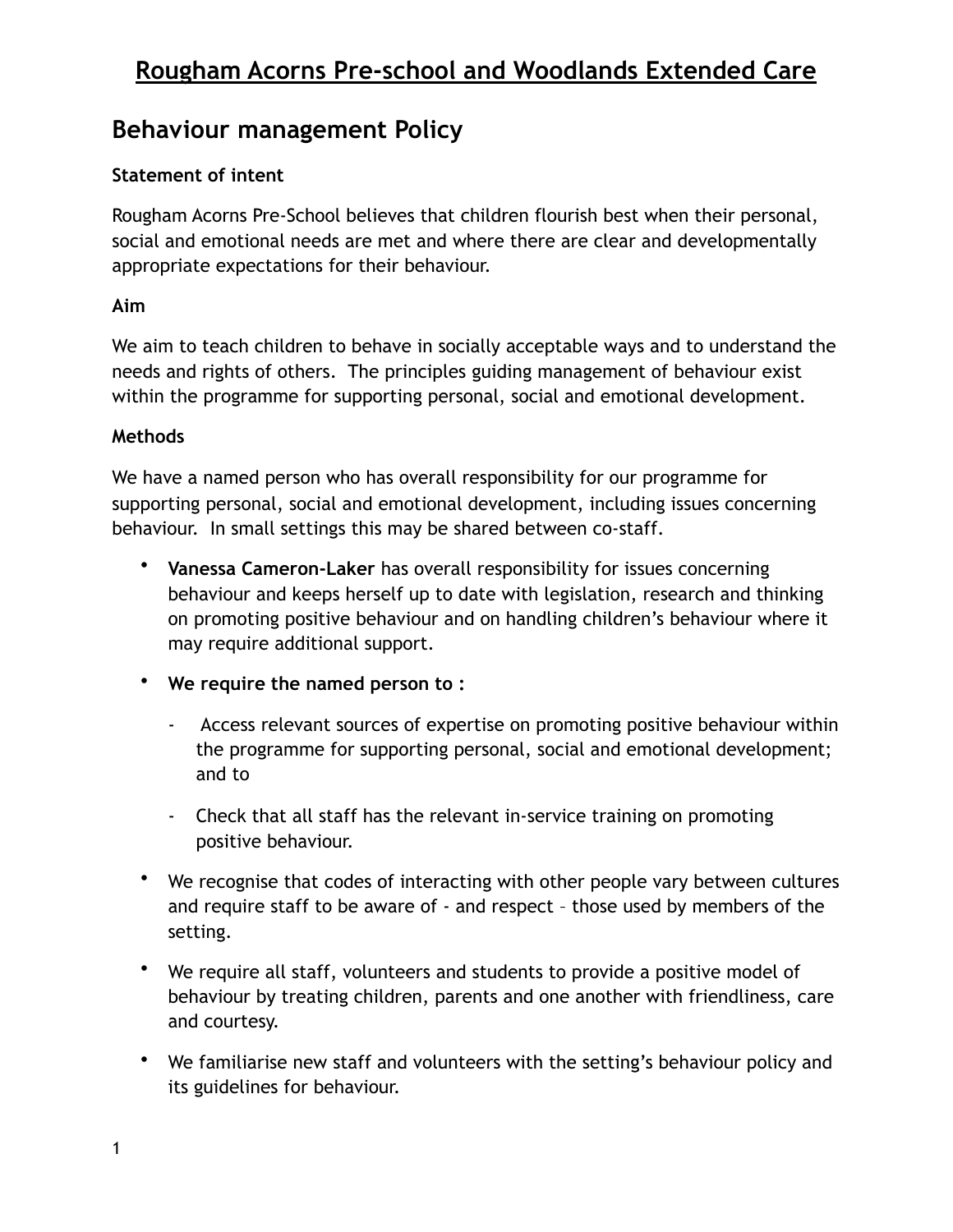- We expect all members of our setting children, parents, staff, volunteers and students – to keep to the guidelines, requiring these to be applied consistently.
- We work in partnership with children's parents. Parents are regularly informed about their children's behaviour by their key person. We work with parents to address recurring inconsiderate behaviour, using our observation records to help us to understand the cause and to decide jointly how to respond appropriately.

### **Strategies with children who engage in inconsiderate behaviour**

- We require all staff, volunteers and students to use positive strategies for handling any inconsiderate behaviour, by helping children find solutions in ways which are appropriate for the children's ages and stages of development. Such solutions might include, for example, acknowledgement of feelings, explanation as to what is not acceptable, and supporting children to gain control of their feelings so that they can learn a more appropriate response.
- We ensure that there are enough popular toys and resources and sufficient activities available so that children are meaningfully occupied without the need for unnecessary conflict over sharing and waiting for turns.
- We acknowledge considerate behaviour such as kindness and willingness to share.
- We support each child in developing self esteem, confidence and feelings of competence.
- We support each child in developing a sense of belonging in our group, so that they feel valued and welcome.
- We avoid creating situations in which children receive adult attention only in return for inconsiderate behaviour.
- When children behave in inconsiderate ways, we help them to understand the outcomes of their action and support them in learning how to compe more appropriately.
- We never send a child out of the room to play by themselves.
- We never use physical punishment, such as smacking or shaking. Children are never threatened with these.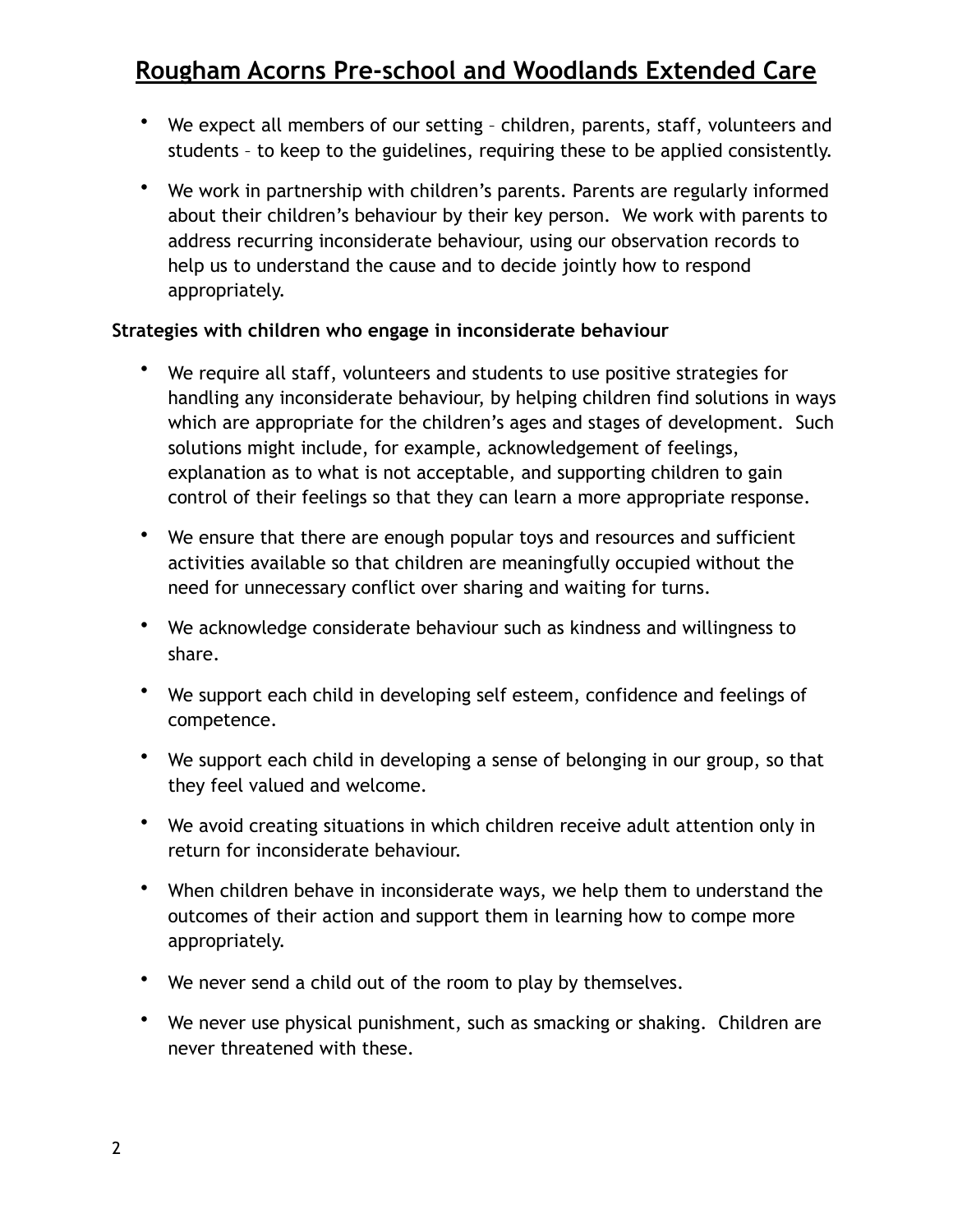- In cases of serious misbehaviour, such as racial or other abuse, we make clear immediately the unacceptability of the behaviour and attitudes, by means of explanations rather than personal blame.
- We so not shout or raise our voices in a threatening way to respond to children's inconsiderate behaviour.

#### **Children under three years**

- When children under three behave in inconsiderate ways we recognise that strategies for supporting them will need to be developmentally appropriate and differ from those for older children.
- We recognise that very young children are unable to regulate their own emotions, such as fear, anger or distress, and require sensitive adults to help them do this.
- Common inconsiderate or hurtful behaviours of young children include tantrums, biting or fighting. Staff are calm and patient, offering comfort to intense emotions, helping children to manage their feelings and talk about them to help resolve issues and promote understanding.

#### **Rough and tumble play, hurtful behaviour and bullying**

Our procedure has been updated to provide additional focus on these kinds of inconsiderate behaviours. See our Weapons and Superhero Policy.

#### **Rough and tumble play and fantasy aggression**

Young children often engage in play that has aggressive themes – such as superhero and weapon play; some children appear pre-occupied with these themes, but their behaviour in not necessarily a precursor to hurtful behaviour or bullying, although it may be inconsiderate at time and may need addressing using strategies as above.

- We recognise that teasing and rough and tumble play are normal for young children and acceptable within limits. We regard these kinds of play as prosocial and not as problematic or 'aggressive'.
- We will develop strategies to contain play that are agreed with the children, and understood by them, with acceptable behavioural boundaries to ensure children are not hurt.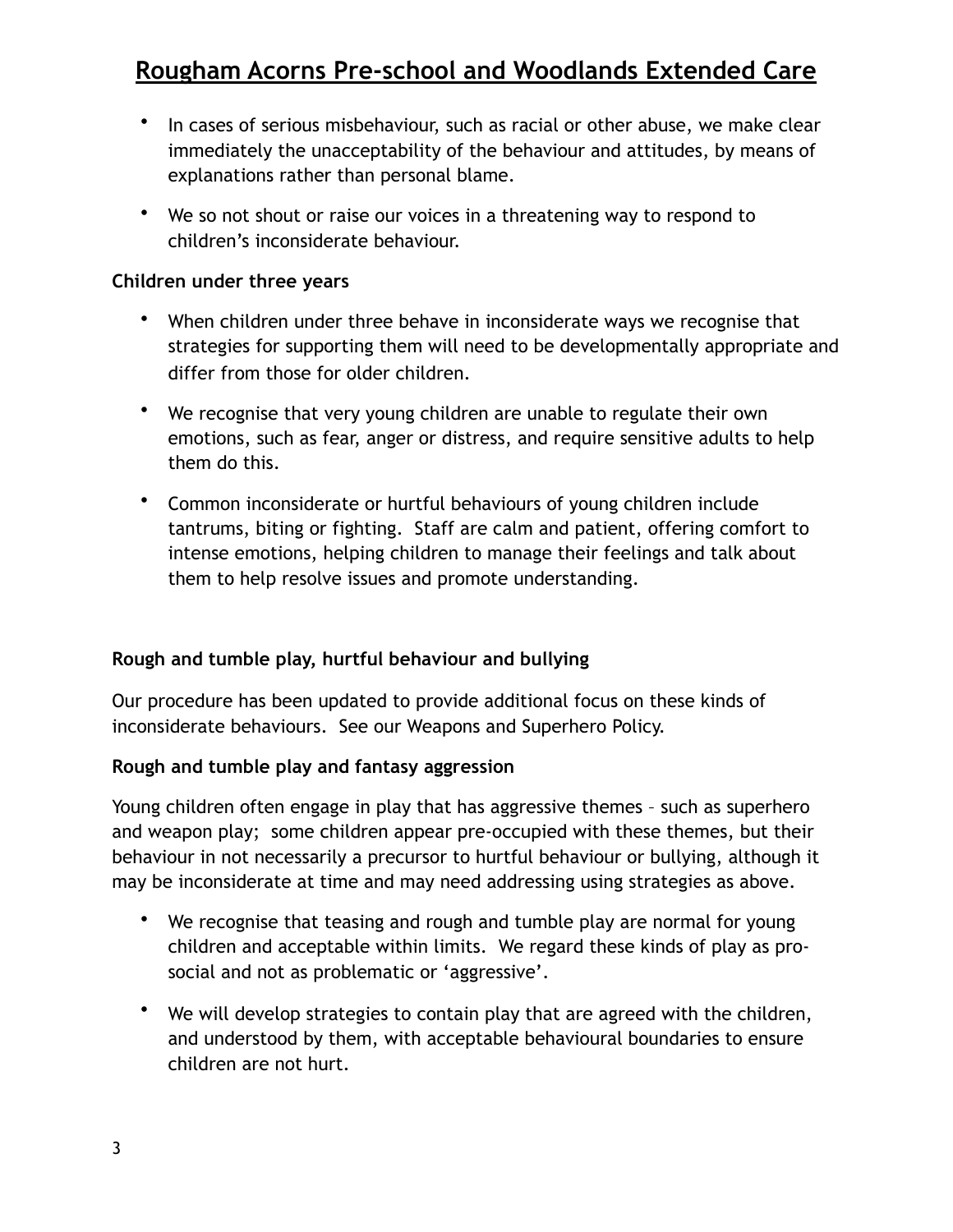- We recognise that fantasy play also contains many violent dramatic strategies blowing up, shooting etc, and that themes often refer to 'goodies and baddies' and as such offer opportunities for us to explore concepts of right and wrong.
- We are able to tune in to the content of the play, perhaps to suggest alternative strategies for heroes and heroines, making the most of 'teachable moments' to encourage empathy and lateral thinking of explore alternative scenarios and strategies for conflict resolution.

We take hurtful behaviour very seriously. Most children under the age of five will at some stage hurt or say something hurtful to another child, especially if their emotions are high at the time, but it is not helpful to label this behaviour as 'bullying'. For children under five, hurtful behaviour is momentary, spontaneous and often without cognisance of their feelings of the person whom they have hurt.

- We recognise that young children behave in hurtful ways towards others because they have not yet developed the means to manage intense feelings that sometimes overwhelm them.
- We will help them manage these feelings as they have neither the biological means nor the cognitive means to do this for themselves.
- We understand that self management of intense emotions, especially of anger, happens when the brain has developed neurological systems to manage the physiological processes that take place when triggers activate responses of anger or fear.
- Therefore we help this process by offering support, calming the child who is angry as well as the one who has been hurt by the behaviour. By helping the child to return to a normal state, we are helping the brain to develop the physiological response system that will help the child be able to manage his or her own feelings.
- We do not engage in punitive responses to a young child's rage as that will have the opposite effect.
- Our way of responding to pre-verbal children is calm them through holding and cuddling. Verbal children will also respond to cuddling to calm them down, but we offer them explanation and discuss the incident with them to their level of understanding.
- We recognise that young children require help in understanding the range of feelings experienced. We help children recognise their feelings by naming them and helping children to express them, making a connection verbally between the event and the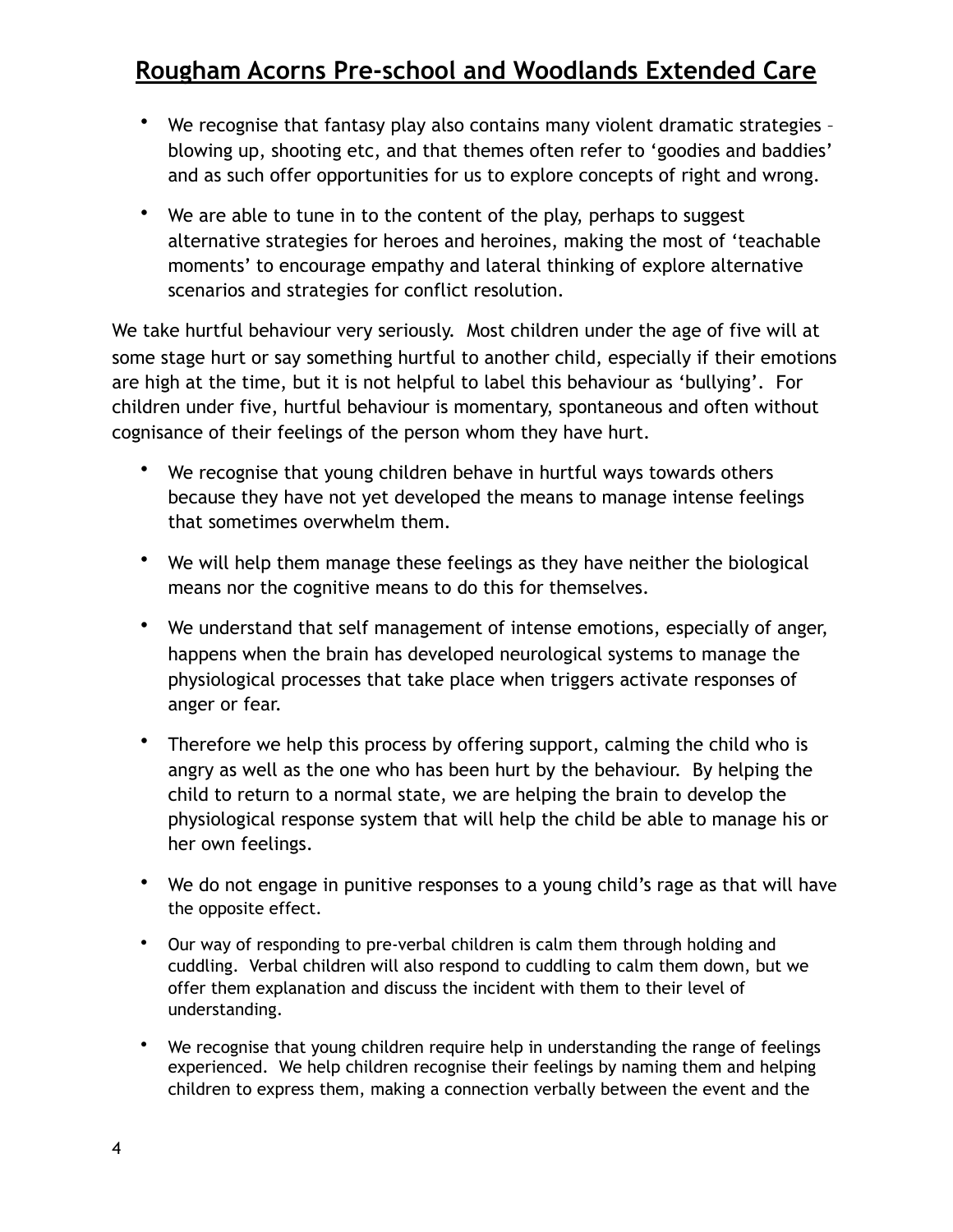feeling 'Adam took your car didn't he, and you were enjoying playing with it. You didn't like it when he took it did you? It make you feel angry, didn't it and you hit him'

- We help young children learn to empathise with others, understanding that they have feelings too and that their actions impact on others' feelings. 'When you hit Adam, it hurt him and he didn't like that and it made him cry'.
- We help young children develop pre-social behaviour, such as resolving conflict over who has the toy. 'I can see you are feeling better now and Adam isn't crying any more. Let's see if we can be friends and find another car, so you can both play with one.'
- We are aware that the same problem may happen over and over before skills such as sharing and turn-taking develop. In order for both the biological maturation and cognitive development to take place, children will need repeated experiences with problem solving, supported by patient adults and clear boundaries.
- We support social skills through modelling behaviour, through activities drama and stories. We build self esteem and confidence in children, recognising their emotional needs through close and committed relationships with them.
- We help a child to understand the effect that their hurtful behaviour has had on another child; we do not force children to say sorry, but encourage this where it is clear that they are genuinely sorry and wish to show this to the person they have hurt.
- When hurtful behaviour becomes problematic, we work with parents to identify the cause and find a solution together. The main reasons for very young children to engage in excessive hurtful behaviour are that:
	- They do not feel securely attached to someone who can interpret and meet their needs – this may be in the home and it may also bi in the setting.
	- **EXECT** Their parent, or carer in the setting, does not have the skills in responding appropriately, and consequently negative patterns are developing where hurtful behaviour is the only response the child has to express feelings of anger.
	- The child is exposed to levels of aggressive behaviour at home and may be at risk emotionally, or may be experiencing child abuse.
	- **EXECT** The child may have a developmental condition that affects how they behave.
- When this does not work we use the Code of Practise to support the child and family, making the appropriate referrals to a Behaviour Support Team where necessary.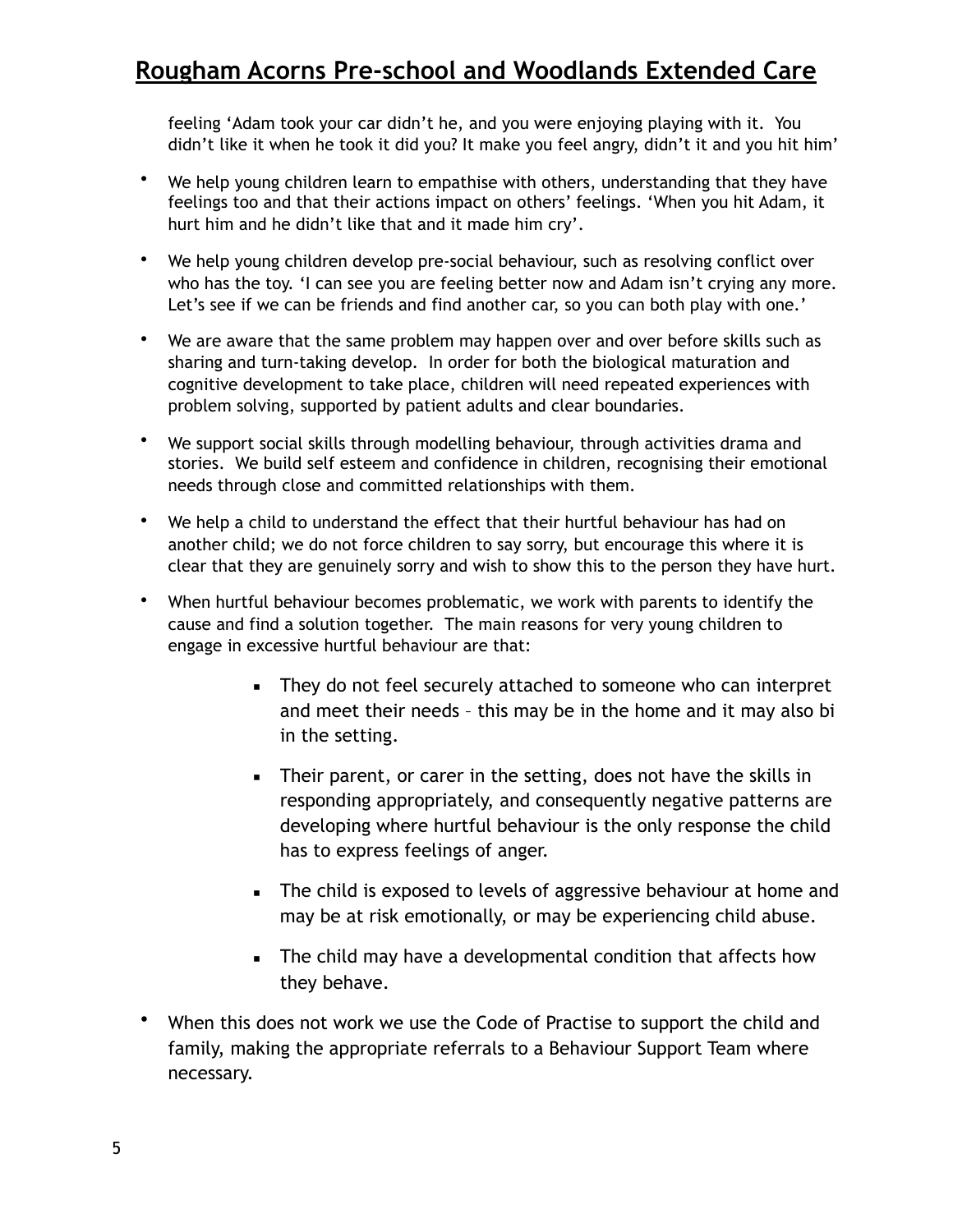#### **Peer on peer abuse**

We take peer on peer abuse very seriously. This involves the persistent physical or verbal abuse of another child or children. It is characterised by intent to hurt, often planned and accompanied by an awareness of the impact of the bullying behaviour.

A child who is the abuser has reached a stage of cognitive development where he or she is able to plan to carry out a premeditated intent to cause distress to another.

Peer on peer abuse can occur in children five years old and over and may well be an issue in after school clubs and holiday schemes catering for slightly older children.

If a child abuses another child or children:

- We show the children who have been abused that we are able to listen to their concerns and act upon them.
- We intervene to stop the child who is abusing from harming the other child or children.
- We explain to the child doing the abusing why her/his behaviour is not acceptable.
- We give reassurance to the child or children who have been abused.
- We help the child who has done the abusing to recognise the impact of their actions.
- We make sure that children who abuse receive positive feedback for considerate behaviour and are given opportunities to practise and reflect on considerate behaviour.
- We do not label children who abuse as 'abusers'.
- We recognise that children who abuse may be experiencing abuse themselves, or be subject to abuse or other circumstances causing them to express their anger in negative ways towards others.
- We recognise that children who abuse are often unable to empathise with others and for this reason we do not insist that they say sorry unless it is clear that they feel genuine remorse for what they have done. Empty apologies are just as hurtful to the abused child as the original behaviour.